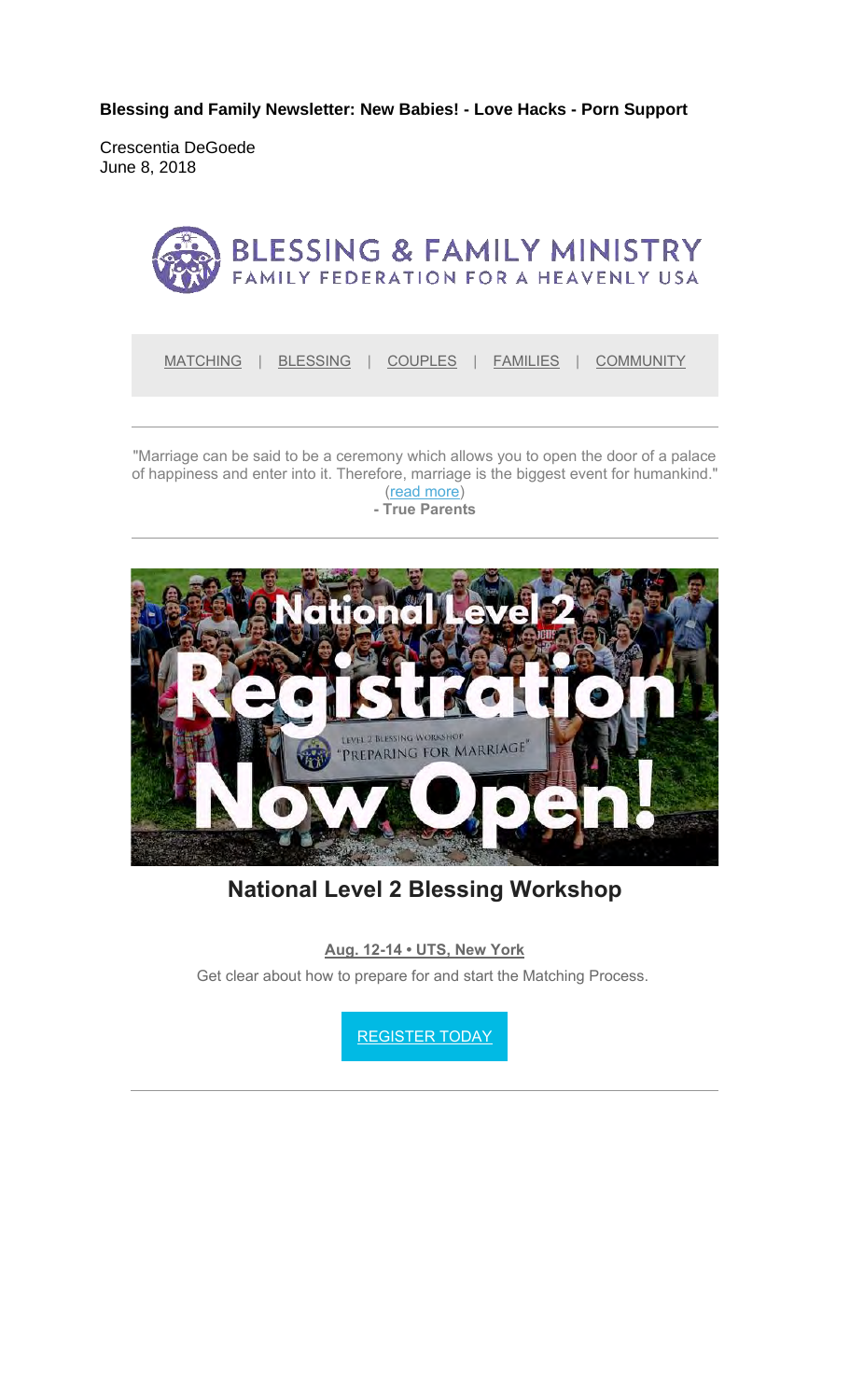

# **Summer Internship with the BFM!**

### **June 18 – late August**

The BFM is a growing ministry, and we're always looking for opportunities for anyone to contribute.

APPLY



### **Become a Family Coach**

#### **Starts Tomorrow! (June 9)**

Help families thrive by taking this online training offered by Generational Healing.

SIGN UP TODAY



## **Free Spouse Support Course from High Noon**

#### **HighNoon,org**

Introducing High Noon's online Spouse Course, a free resource to support the spouses of those impacted by the effects of pornography.

SIGN UP FREE



# **Article: How to Make Your Marriage Easier During Hard Times**

This insightful article by Jill Suttie suggests that gratitude can really help couples navigate hard times in their marriages.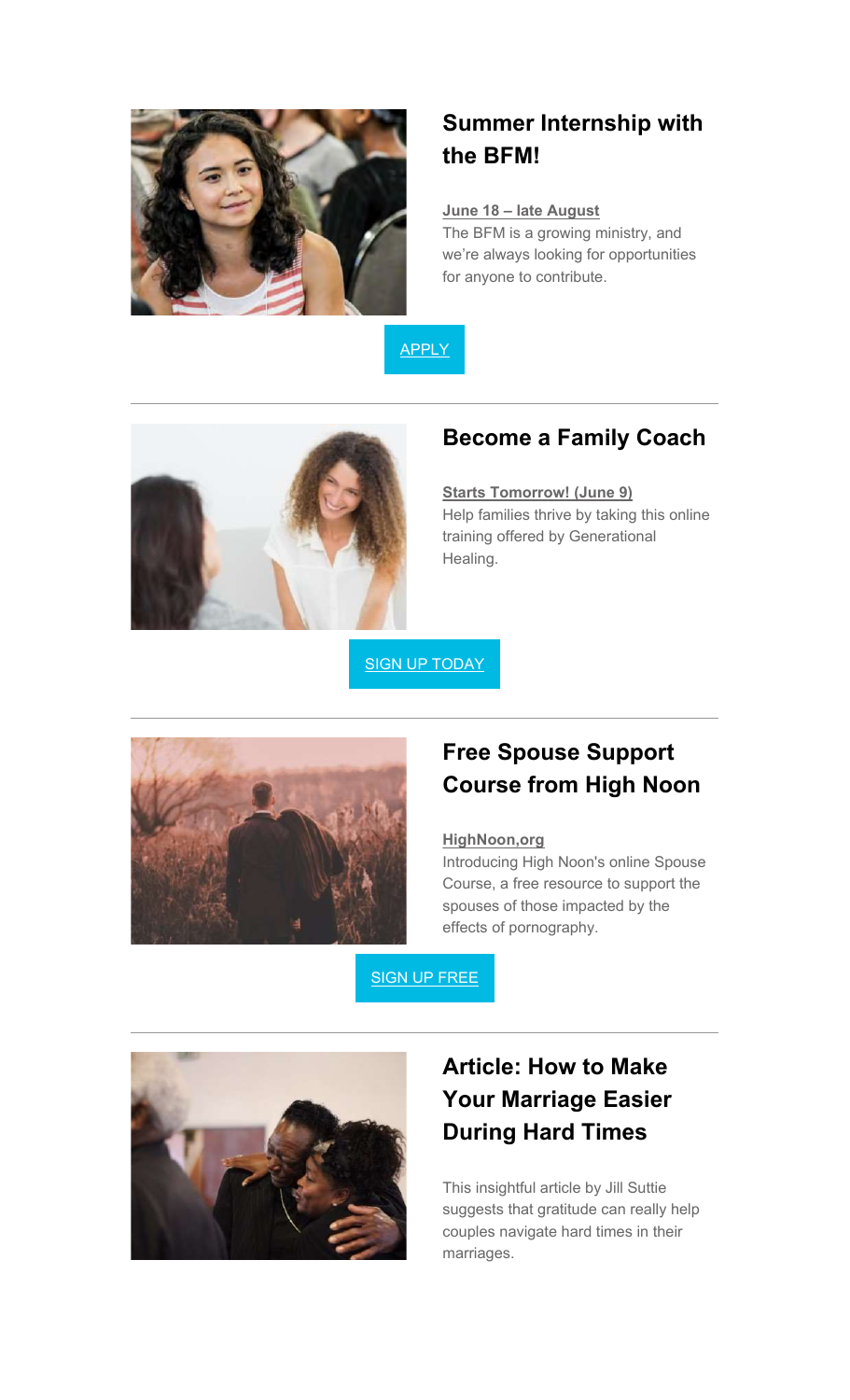### READ ARTICLE



### **Donate to the Online Matching System (OMS)**

OMS is one of our most valuable matching resources. With even a small amount, you can make a difference in the lives of hundreds!

**CONTRIBUTE TODAY** 



# **Hyojeong Cosmic Blessing & Korea Blessing Experience**

#### **August 27**

Learn more about the 2018 Cosmic Blessing and Korea Blessing Experience!

LEARN MORE



### **Start Smart: Level 3 Blessing Workshop**

#### **July 20–22 • UTS, New York**

Designed to support couples in preparation for married life, this workshop offers couples practical guidance on communication, malefemale differences, and building intimacy.

REGISTER TODAY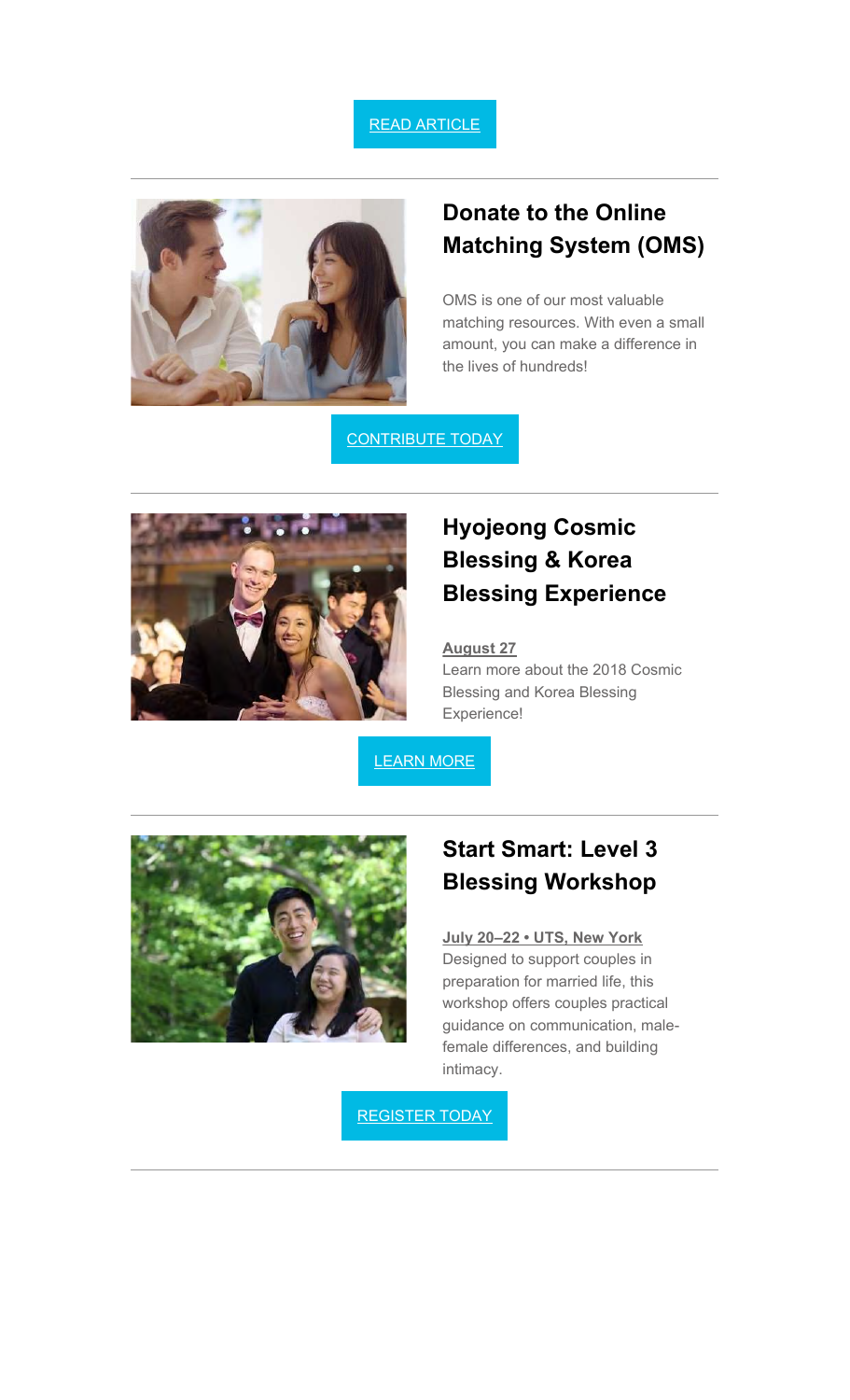

# **Video: Four Lovehacks for Marriage Fulfillment**

#### **David Young**

Performance Coach David Young shares four "Lovehacks" to create more fulfillment in your marriage that you can use immediately.

WATCH NOW



# **Video: More Than Anything Else, A Child Needs to Feel Loved**

#### **Myrna Lapres**

Learn the three primary responsibilities of a parent and how real love is the vitamin C for the soul.

WATCH NOW

### **Welcome Newborns!**

Congratulations to the many families that had newborns last month!



**In Loving Memory**